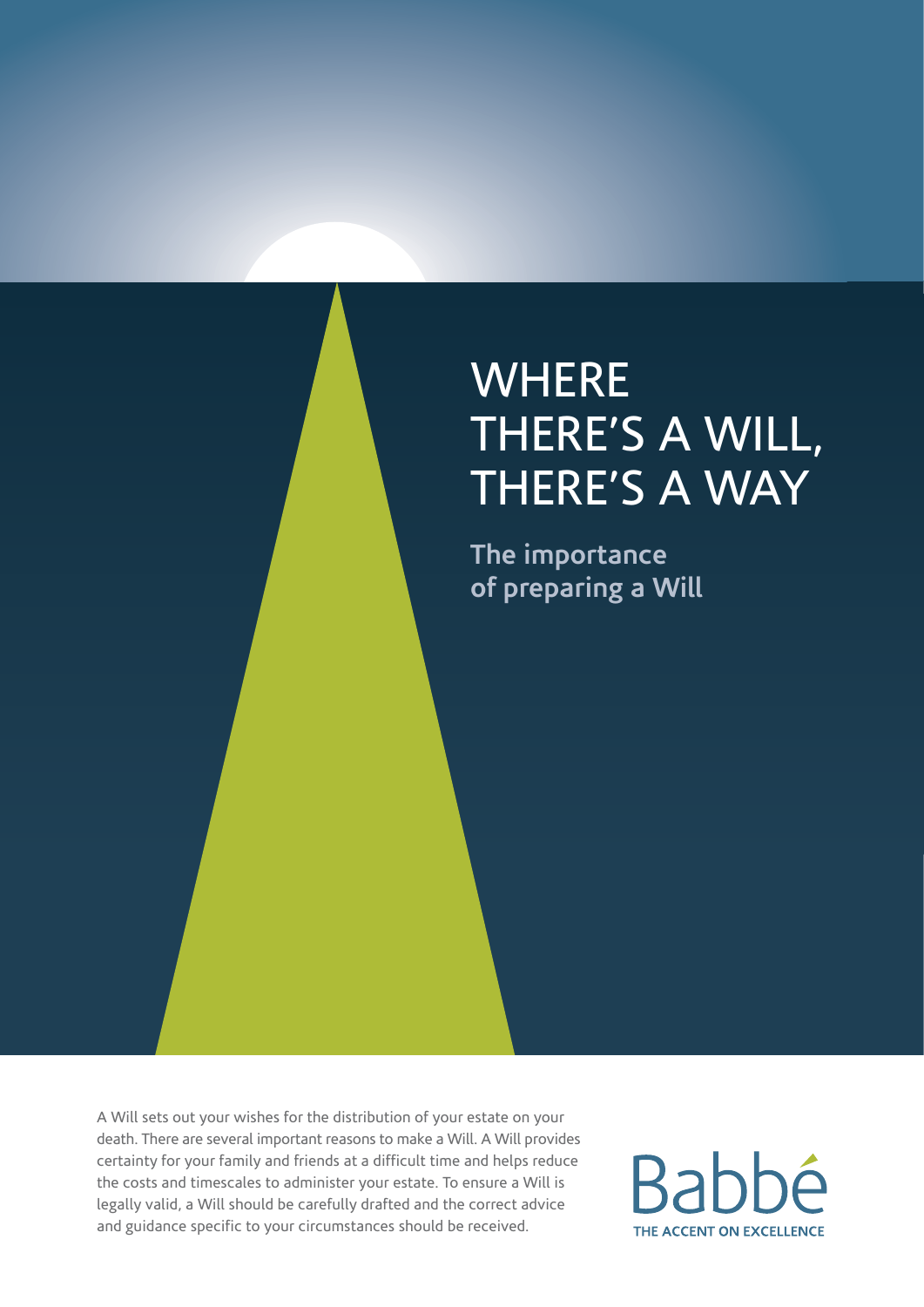### Your estate in Guernsey may comprise:

- Your real property: immovable assets such as houses and land; and
- Your personal property: movable assets such as monies held in bank accounts, shares, investments, proceeds of pensions and policies.

## Who should make a Will?

Anyone who owns property or has personal assets in Guernsey. To make a Will a person must have what is known as testamentary capacity. This means that the person making the Will must be at least 18 years old and of sound mind.

# What happens if you don't make a Will?

- A set of rules called the intestacy rules apply by default to anyone who dies without a Will. They dictate who is to receive your estate and in what shares by applying a fixed order of precedence for different classes of relatives.
- These rules will not account for your specific personal circumstances. If any of the examples below apply to you, the intestacy rules may not be appropriate for you and you should consider making a Will:

#### **You have a partner but are not married or in a civil partnership**

- Your partner will not receive anything from your estate on your death, regardless of how long you have been cohabiting. There is no such thing as a , common law spouse, and you should make a Will if you want your partner to inherit your estate.
- Without a Will, your partner will have to make an application to court to claim against your estate. This is an uncertain, costly, stressful and time consuming process which should be avoided.

#### **You own real estate**

- Without a Will, the heirs to your house or land will be unable to provide 'good title' to a purchaser and will have to apply for an administration order from the Royal Court to sell. This process involves additional costs and might delay the sale.
- Making a Will naming the heirs to your real estate ensures that they have good title to sell the property on your death.

#### **You own property jointly**

- If you own property jointly you should not assume your share of the property will automatically pass to the surviving joint owner on your death.
- There are different ways to own property jointly and depending on how you own your joint property, a Will might be necessary.

#### **You have children but want your spouse/ civil partner to receive your sole assets**

- If you have children but wish your spouse to inherit the assets you own in your sole name you should make a Will.
- Many spouses wish to leave everything to each other on the first spouse's death to ensure the survivor is appropriately provided for during the rest of their lifetime. Thereafter they may decide to leave the estate to their children.

#### **You have minor children**

- You may want to consider naming a guardian or making specific trust provisions for them in your Will.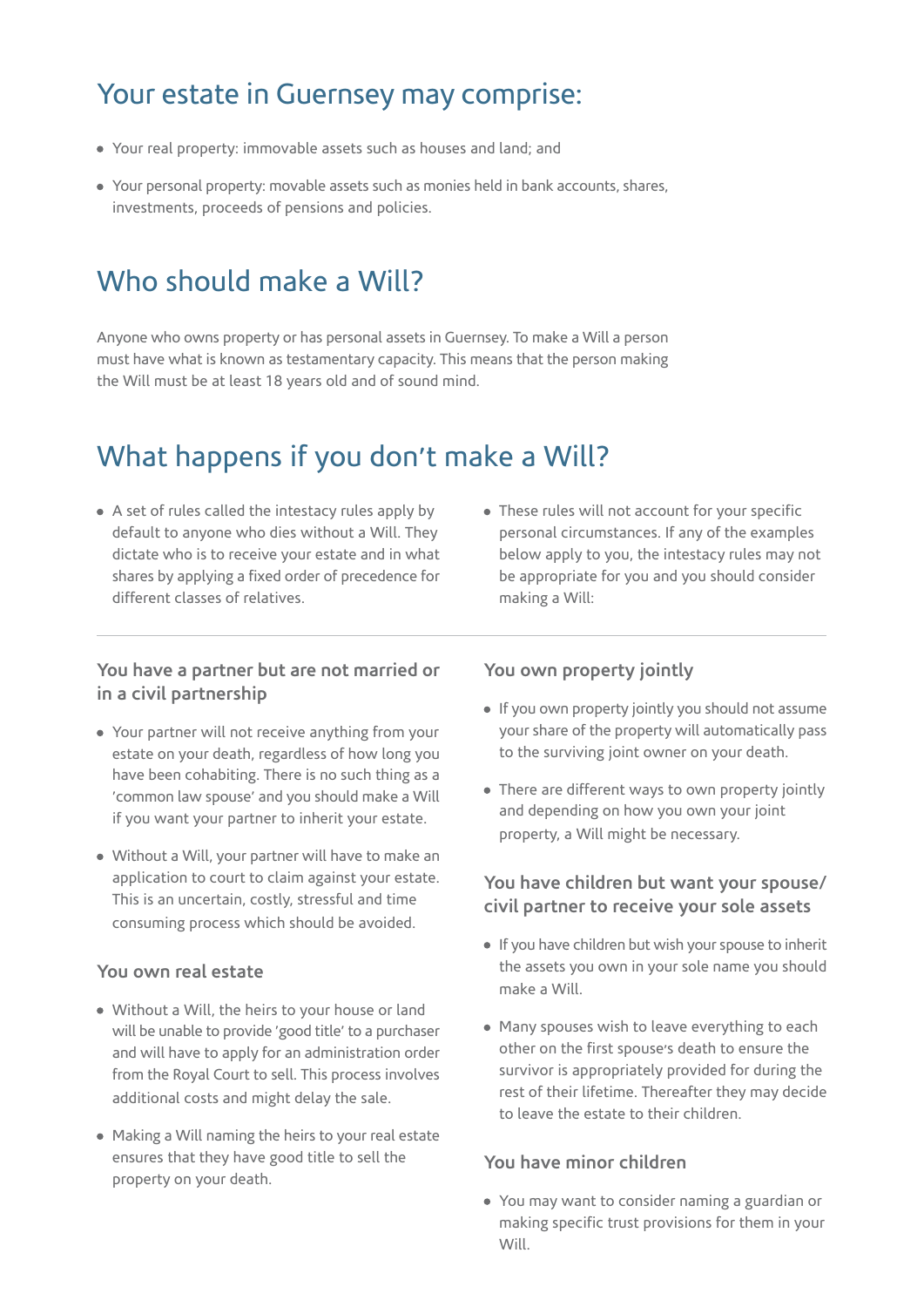• 'Descendants' under the intestacy rules refer to both legitimate and illegitimate children and the distinction is best made by specifically naming your children in your Will.

#### **You want to leave part of your estate to persons other than your spouse and children.**

- If you want to provide for other relatives such as step-children, or leave a gift to friends or charity, you should make a Will.

#### **You are not married and have no children**

- If you have no spouse, children or immediate family there is a risk that distant relatives receive your estate. If they cannot be located easily, your .<br>estate may be used up in tracing agent's fees.

#### **You wish to reduce the risk of claim on your estate after your death**

• Since the 2nd April 2012, it is possible for certain ending<br>family members and 'dependants' to make a claim against your estate if they feel that they have not been appropriately provided for. Making a Will can deter potential claimants as it provides certainty as to your wishes.

- We will be able to advise on any potential claims against your estate if you are concerned some , dependants, might not be satisfied with the provisions of your Will.

#### **You want to choose who will administer your estate**

- Making a Will allows you to appoint an executor to administer your estate.
- They will apply for a Grant of Probate if necessary, collect your assets, settle any liabilities and distribute your estate to your heirs.
- You should appoint someone who you trust and who has the skills and time to be your executor so as to avoid any delay and/or financial loss.
- You can appoint the partners of a law firm. They will charge for their time but you will be satisfied that professionals are looking after your family, s best interests.

## What if you already have a Will?

#### **You made your Will before the 2nd April 2012**

- If you made a Will before the 2nd April 2012 the , .<br>forced heirship' rules will dictate that specific shares of your estate must pass to your spouse and descendants regardless of the provisions of your Will.
- Since the Guernsey Inheritance Law came into force in 2012 you are free to dispose of your estate how you wish. If you would like to take advantage of this you should make a new Will.

#### **Your circumstances have changed**

- The following events will generally mean that you should consider reviewing your Will: birth or death in your family, marriage, divorce, purchase or sale of a property.
- Divorce and marriage do not have the effect of revoking a Will in Guernsey so if your marital status changes you should review your Will.
- You should consider whether your Will needs to be reviewed every 5 years. If you are unsure whether your current Will needs updating please get in touch with Babbé and our lawyers will be able to assist you.